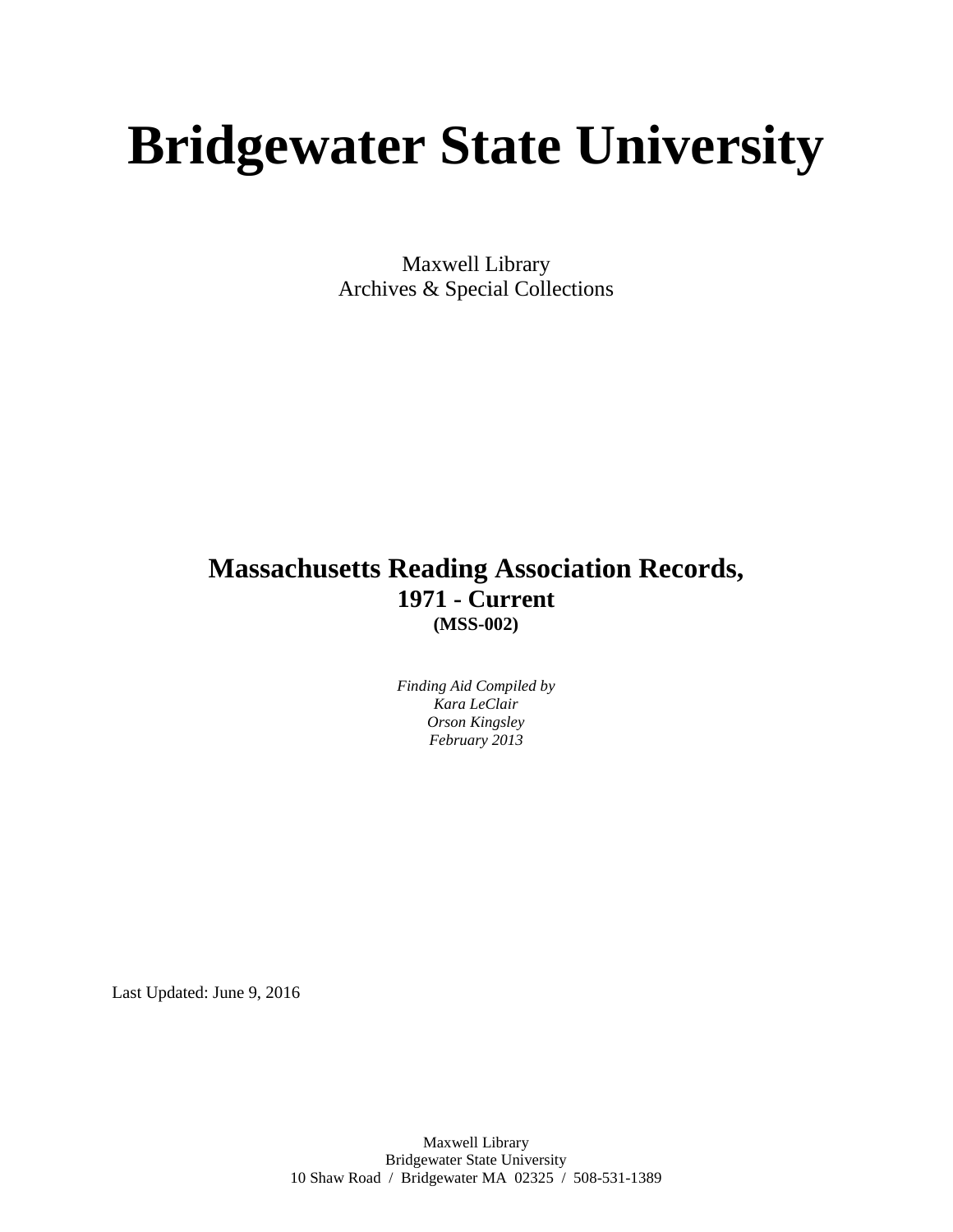**Volume:** 7 linear feet (12 document boxes)

**Acquisition:** All items in this manuscript group were donated to Bridgewater State University by the Massachusetts Reading Association in May 2010 with additional material added yearly after creation.

**Access:** Access to this record group is unrestricted.

**Copyright:** The researcher assumes full responsibility for conforming with the laws of copyright. Whenever possible, the Maxwell Library will provide information about copyright owners and other restrictions, but the legal determination ultimately rests with the researcher. Requests for permission to publish material from this collection should be discussed with the University Archivist.

#### **Massachusetts Reading Association Administrative History**

The Massachusetts Reading Association, or the MRA, is a professional non-profit organization of individuals whose primary purpose is to improve the quality and level of literacy in the state of Massachusetts. The MRA is an affiliate of the International Reading Association, a worldwide literacy organization with a network of 300,000 educators in 99 countries. The MRA promotes literacy for all learners through professional development, research, publications, and advocacy for the literacy community. Some of the ways advocacy is met is through an annual state conference; disseminating best literacy practices to educators and parents; advocating for literacy issues through legislation, and through collaboration with other organizations with similar goals.

The MRA was officially chartered in 1969. The organization consists of a Board of Directors and elected officials. The organization's main publication, the Massachusetts Primer, is published twice yearly and is aimed at promoting and advocating literacy.

#### **Scope and Content Note**

This is an open collection that will periodically be added to. The collection is broken down into six different series based on subject. Due to being an open collection, the box numbers for each series begin with box 1. As of 2016 there were 12 boxes of records in the collection.

#### **Series Descriptions**

#### **Series 1: Governance and Administration, 1 box**

Contains MRA constitutions, by-laws, meeting minutes, membership information, and strategic planning material.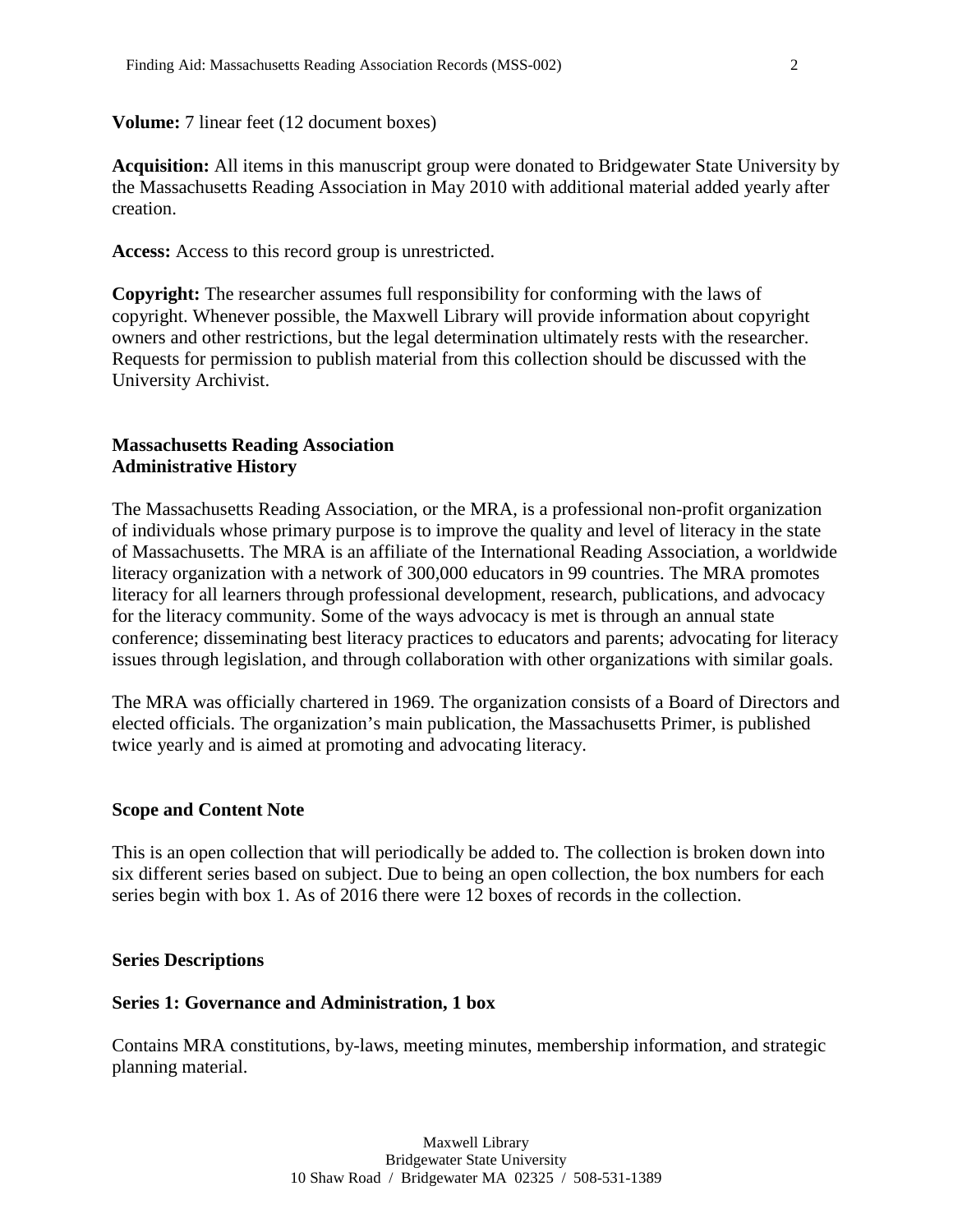#### **Series 2: General Publications, 3 boxes**

Nearly all this series consists of the MRA publication the *Massachusetts Primer*, published twice yearly.

#### **Series 3: Conferences and Workshops, 1 box**

This series contains information and collected material for the MRA's annual conference going back to 1971. Programs, photographs, scrapbooks, anniversary events, and other related material of the conferences are included.

#### **Series 4: Advocacy, Committees, and Individuals, 2 boxes**

Ephemera, MRA historical information, and information on specific individuals involved with the organization make up this series. The last two folders of the series contain photographs.

#### **Series 5: Related Organizations, 1 box**

Contains material about other organizations that deal with literacy awareness, such as the International Reading Association and the New England Reading Association.

#### **Series 6: Awards and Items, 4 boxes**

This four box series is made up of three flat file boxes containing a group charter, numerous awards and state proclamations, and promotional items such as tote bags and tee-shirts. One box contains folders of awards that were paper and not framed or oversize. All the awards were presented to the MRA.

#### **Massachusetts Reading Association Box and Folder List**

#### **Series 1: Governance and Administration**

# **Box 1**

- 1. Constitution and By-Laws, 1976-2005, undated
- 2. Massachusetts State Coordinator Materials, 1980-2004
- 3. Meeting Minutes, 1974
- 4. Meeting Minutes, 1975
- 5. Meeting Minutes, 1976
- 6. Meeting Minutes, 1975-1976
- 7. Meeting Minutes, 1977
- 8. Meeting Minutes, 1978
- 9. Meeting Minutes, 1979
- 10. Meeting Minutes, 1979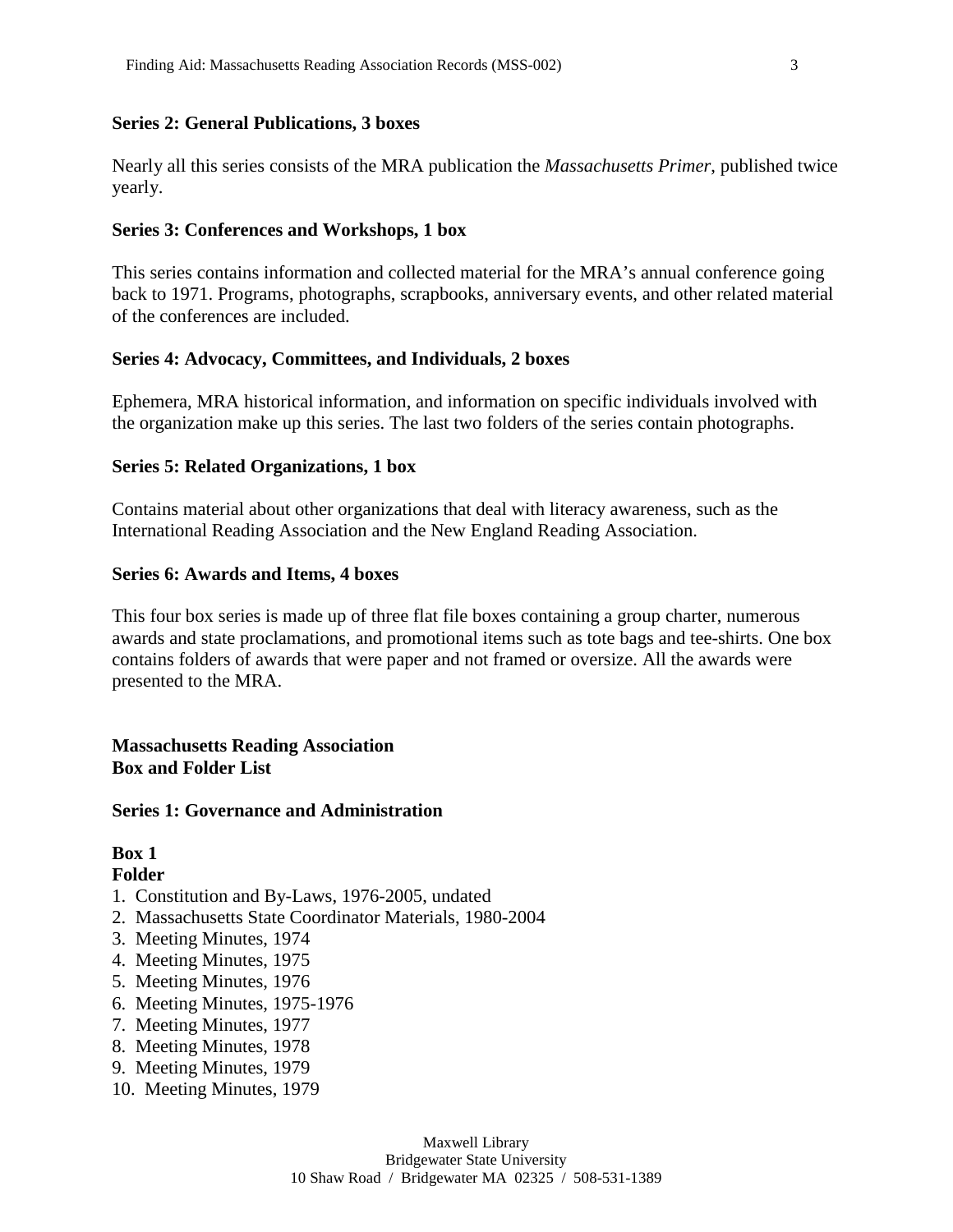- 11. Meeting Minutes, 1980
- 12. Meeting Minutes, 1981
- 13. Meeting Minutes, 1981
- 14. Meeting Minutes, 1982
- 15. Meeting Minutes, 1982-1983
- 16. Meeting Minutes, 1983
- 17. Meeting Minutes, 1984
- 18. Meeting Minutes, 1984
- 19. Meeting Minutes, 1984
- 20. Meeting Minutes, 1984
- 21. Meeting Minutes, 1985
- 22. Meeting Minutes, 1985-1986
- 23. Meeting Minutes, 1986
- 24. Meeting Minutes, 1987
- 25. Meeting Minutes, 1987, (Some loose documents may relate to 1986)
- 26. Meeting Minutes, 1988-1989
- 27. Meeting Minutes, 1988-1989
- 28. Meeting Minutes, 1989
- 29. Meeting Minutes, 1990
- 30. Meeting Minutes, 1991
- 31. Meeting Minutes, 1992
- 32. Meeting Minutes, 1993
- 33. Meeting Minutes, 1994
- 34. Meeting Minutes, 1995
- 35. Meeting Minutes, 1996
- 36. Meeting Minutes, 1997
- 37. Meeting Minutes, 2000
- 38. Meeting Minutes, 2001
- 39. Meeting Minutes, 2002
- 
- 40. Meeting Minutes, 2003
- 41. Meeting Minutes, 2005
- 42. Meeting Minutes, 2009
- 43. Membership Information, 1992-2000, undated
- 44. Strategic Plan Report, c. 2005
- 45. MRA Articles of Organization from the Commonwealth of Massachusetts, January 1998

#### **Series 2: General Publications**

#### **Box 1**

- 1. MRA Connection, 1995-2005
- 2. Massachusetts Primer, 1973-1976
- 3. Massachusetts Primer, 1977-1980
- 4. Massachusetts Primer, 1981-1985
- 5. Massachusetts Primer, 1987-1988
- 6. Massachusetts Primer, 1989-1990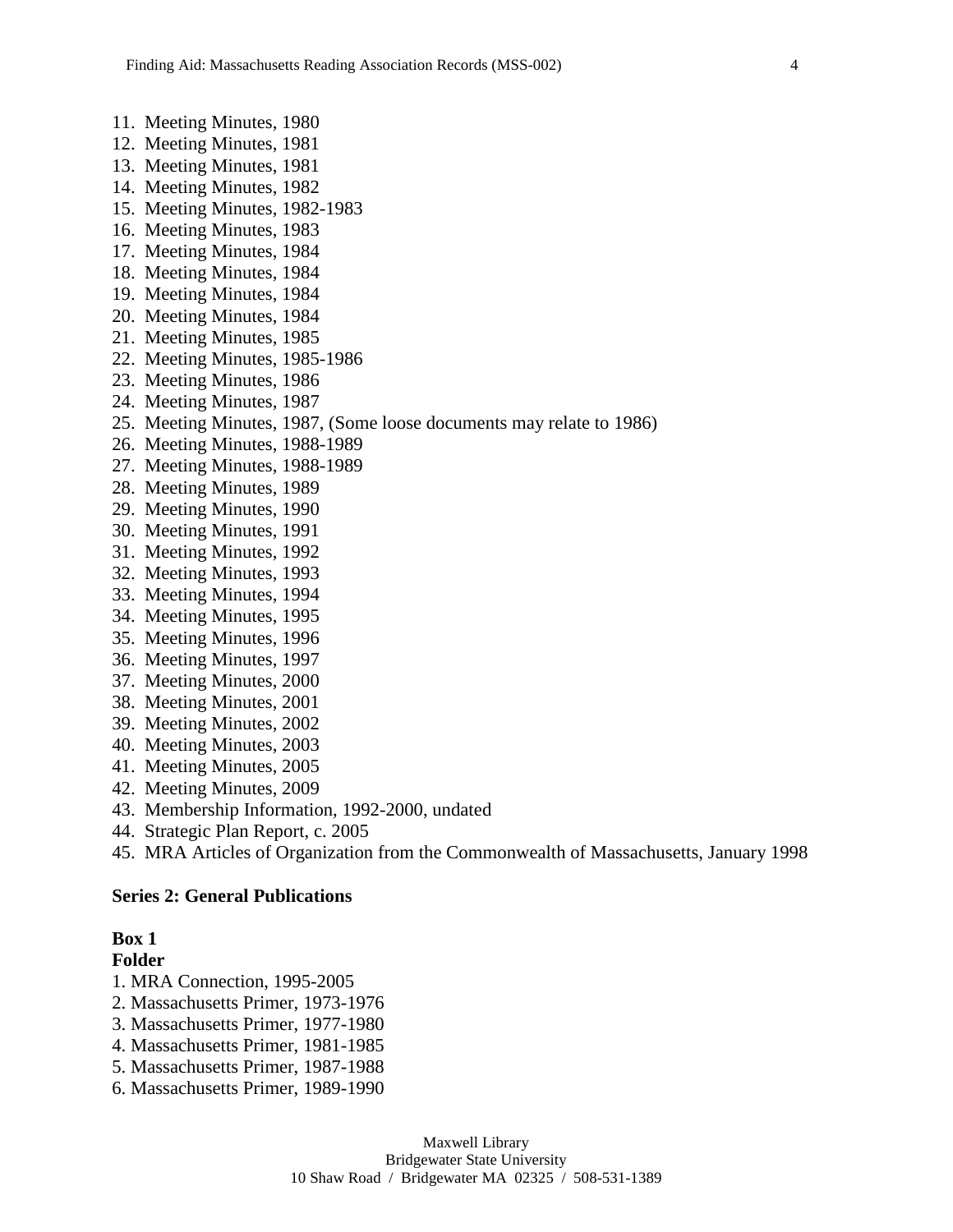7. Massachusetts Primer, 1991-1992 8. Massachusetts Primer, 1993-1994 9. Primer, 1995-1997 10. Primer, 1998-1999

# **Box 2**

#### **Folder**

1. Primer, 2001/2002 2. Primer, 2002/2003-2004/2005 3. Primer, 2005/2006-2008/2009 4. Primer, 2010/2011-2011/2012 5. Primer, 2012/2013 6. Primer, 2013/2014

#### **Box 3**

**Folder** 1. Primer, 2014/2015

#### **Series 3: Conferences and Workshops**

#### **Box 1**

- 1. Annual Conference: Call for Proposals, 1990-1993
- 2. Annual Conference: Contribution Acknowledgment Cards, 1980-1992
- 3. Annual Conference: Flyers, 1982-1994
- 4. Annual Conference: Pre-Conference Information, 1971-1981
- 5. Annual Conference: Pre-Conference Information, 1982-1998
- 6. Annual Conference: Pre-Conference Information, 2002-2006
- 7. Annual Conference: Programs, 1974-1981
- 8. Annual Conference: Programs, 1982-1991
- 9. Annual Conference: Programs, 1992-1998
- 10. Annual Conference: Programs, 1999-2003
- 11a. Annual Conference: Programs, 2004-2010
- 11b. Annual Conference: Programs, 2011-2012
- 12. Annual Conference: Photographs, 1975-1977
- 13. Annual Conference: Photographs, 1978
- 14. Annual Conference: Photographs, 1979
- 15. Annual Conference: Photographs, 1980-1997
- 16. Annual Conference: Photographs, 2004-2005
- 17. Annual Conference: Photographs, undated
- 18. Annual Conference: Scrapbook, 1972-1984
- 19. Annual Conference: 25<sup>th</sup> Anniversary Celebration, bookmarks, 1994
- 20. Annual Conference: 25<sup>th</sup> Anniversary Celebration, Correspondence and Planning Materials, 1993-1994
- 21. Annual Conference: 25<sup>th</sup> Anniversary Celebration, "History of Past Presidents," undated
- 22. Annual Conference: 25<sup>th</sup> Anniversary Celebration, suggestions, 1994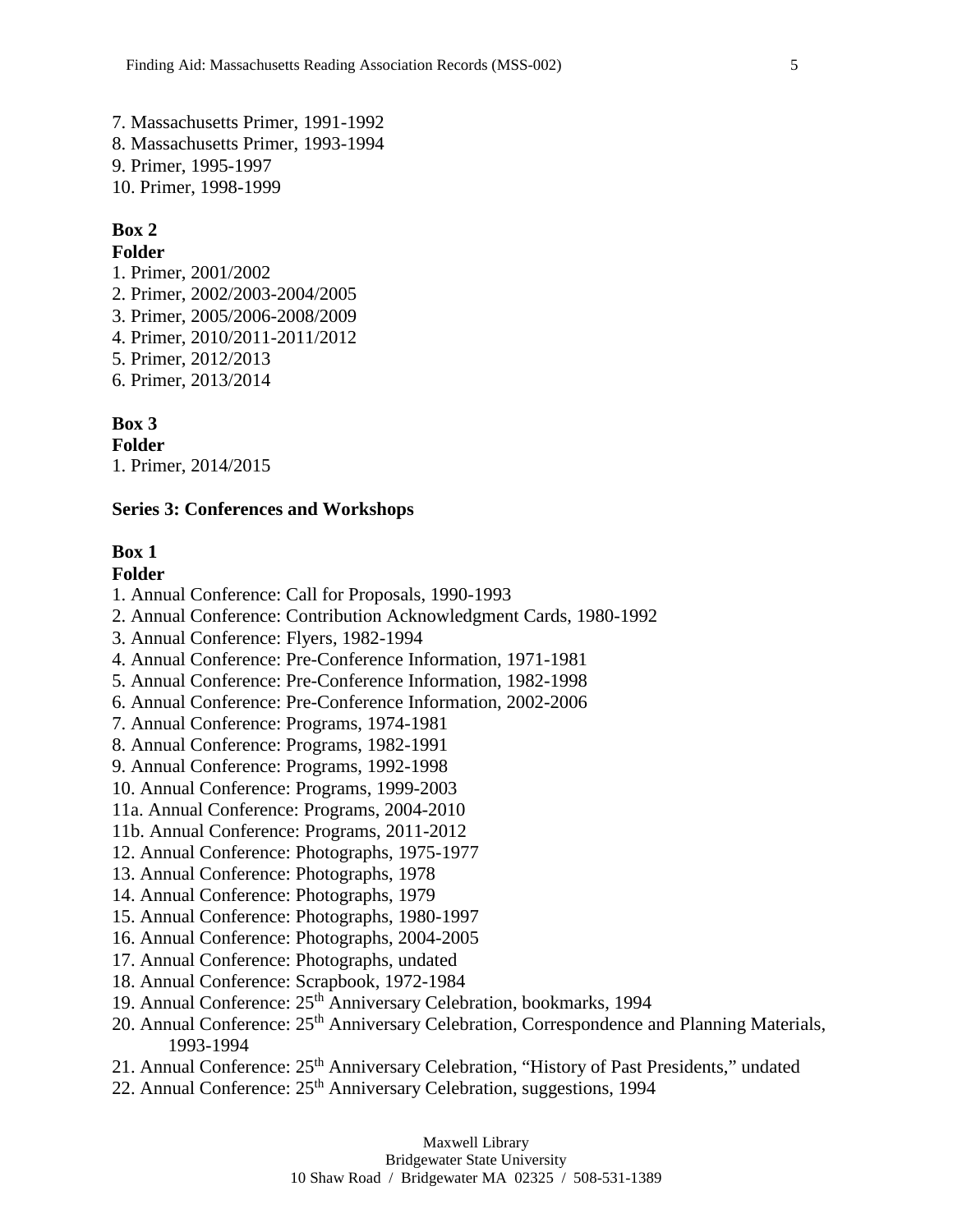- 23. 30th Anniversary Celebration, Scrapbook, 1999
- 24**.** Annual Conference: Correspondence, Press Releases, Certificates, and other, 1981-2006
- 25. Annual Conference: Carol Spafford materials, 2002
- 26. Annual Conference: Conference Guide, 2006
- 27. Leadership Workshop, 1991-2009

#### **Series 4: Advocacy, Committees, and Individuals**

### **Box 1**

#### **Folder**

- 1. Celebrate Reading Committee, 1990-1994
- 2. Contests, c. 1984
- 3. Diversity Committee, 2002-2003, undated
- 4. Historical Information, Helen Forsgard, display, 1996-2006
- 5. Historical Information, Helen Forsgard, writings, undated
- 6. Historical Information, "Ye Olde Briefe History," 1973-1980
- 7. Legislative Advocacy, 1985-2003, (Includes Letters from John Kerry and Ted Kennedy)
- 8. Literacy / CAGS, 2003, (Includes e-mail addresses)
- 9. Newspaper in Education Community, 1984-2002
- 10. Parents and Reading Committee, 1989, 1992-1994, 1999-2000, undated
- 11. Scholarships and Grants, 1976-2005
- 12. Studies and Research Committee: Publications, 1989-2007
- 13. Website, undated
- 14. Teachers as Readers: Publications, 1996-1997
- 15. Teachers as Writers: Publications, 1997, 2002
- 16. Local Councils, 1984-1993, undated
- 17. Special Interest Groups, 2002, 2007
- 18. MRA Ephemera, undated
- 19. Barbara Bush, Letter and Photograph, 1990

# **Box 2**

- 1. Individual Members Sylvia D. Brown, 1977
- 2. Lori DiGis, 2011, (Includes Letter from Governor Deval Patrick)
- 3. Norma Farber, 1955-1980
- 4. Helen A. Forsgard, 1979-2009
- 5. Henry Hobaica, Photographs, undated
- 6. Individual Award Diane L. Lowe, 2011
- 7. Julie Marek, 1982
- 8. Elaine Bukowiecki, 2006
- 9. Joan Tuttle, 1989-1993
- 10. Joan Vincent, 1985
- 11. Evelyn L. Wall, 1992-1993
- 12. Nancy Witherell, 2012, undated
- 13. Various Members, c. 2006 (BSC Grad Program in Reading Materials)
- 14. Photographs "Presidents, etc," 1975, 1977, undated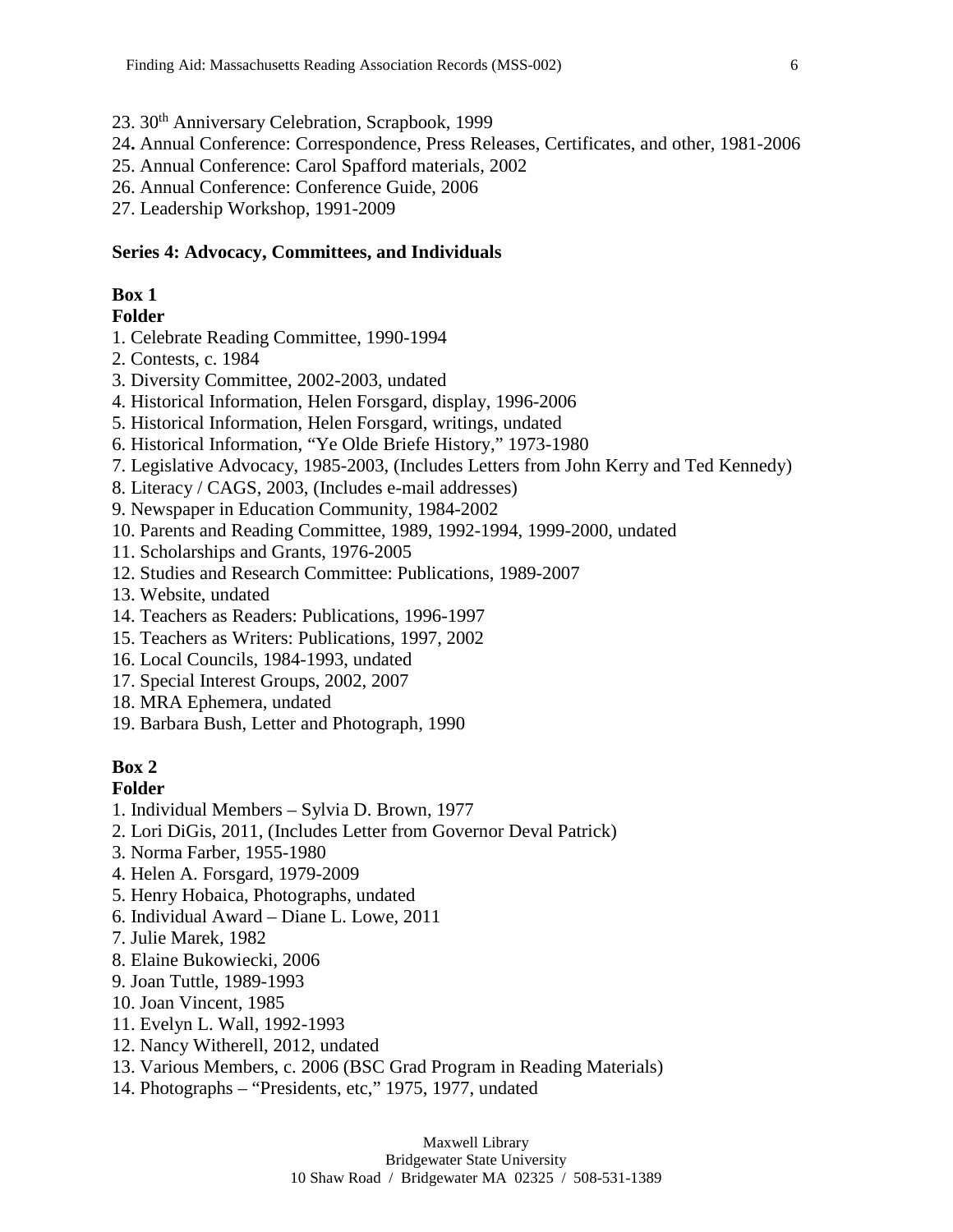#### 15. Photographs of People Unidentified, undated

#### **Series 5: Related Organizations**

# **Box 1**

**Folder**

- 1. International Reading Association Legislative Material, 1981-1989
- 2. International Reading Association Legislative Update, 1983-1987
- 3. International Reading Association Directory, 1982-1983
- 4. Handbook for Legislative Advocacy in the United States (by International Reading Association), 1983
- 5. International Reading Association Miscellaneous Publications and Promotional Material, 1985, 1991, undated
- 6. International Reading Association Non-Massachusetts State Councils and Chapters, 1981- 1982
- 7. Non- International Reading Association Reading Associations, 1981-1997
- 8. ESEA Chapter 1 of Title I, Program Directive, 1990
- 9. New England Reading Association, 1985

10. General Reading Skills Material, undated

#### **Series 6: Awards and Objects**

#### **Box 1**

-MRA Charter (framed), May 15, 1978 -IRA Horizon Award, 1997 -IRA President's Cup Award, 1999

#### **Box 2**

-Massachusetts Senate Award, 1979 -IRA President's Award, 1985, 1986 -Commonwealth of Massachusetts Proclamations, 1984, 1989, 1990, 1993, 1994, 1998 -IRA President's Cup Award, 2001 -IRA Horizon Award, 2010

#### **Box 3**

#### **Folder**

- 1. MRA Achievement Awards, 1986, 1993, 2002, 2005, 2010, undated
- 2. MRA Advocacy Awards, 2005-2007, undated
- 3. MRA Awards of Excellence, 1989, 1993, 1999, 2002, 2005, 2006, 2010, 2011, undated
- 4. President's Award, 1993, 1999
- 5. Service Award, 1985
- 6. Twentieth Year Commendation Award, 1989

#### **Box 4**

- -Tee-shirt
- -Tote Bags